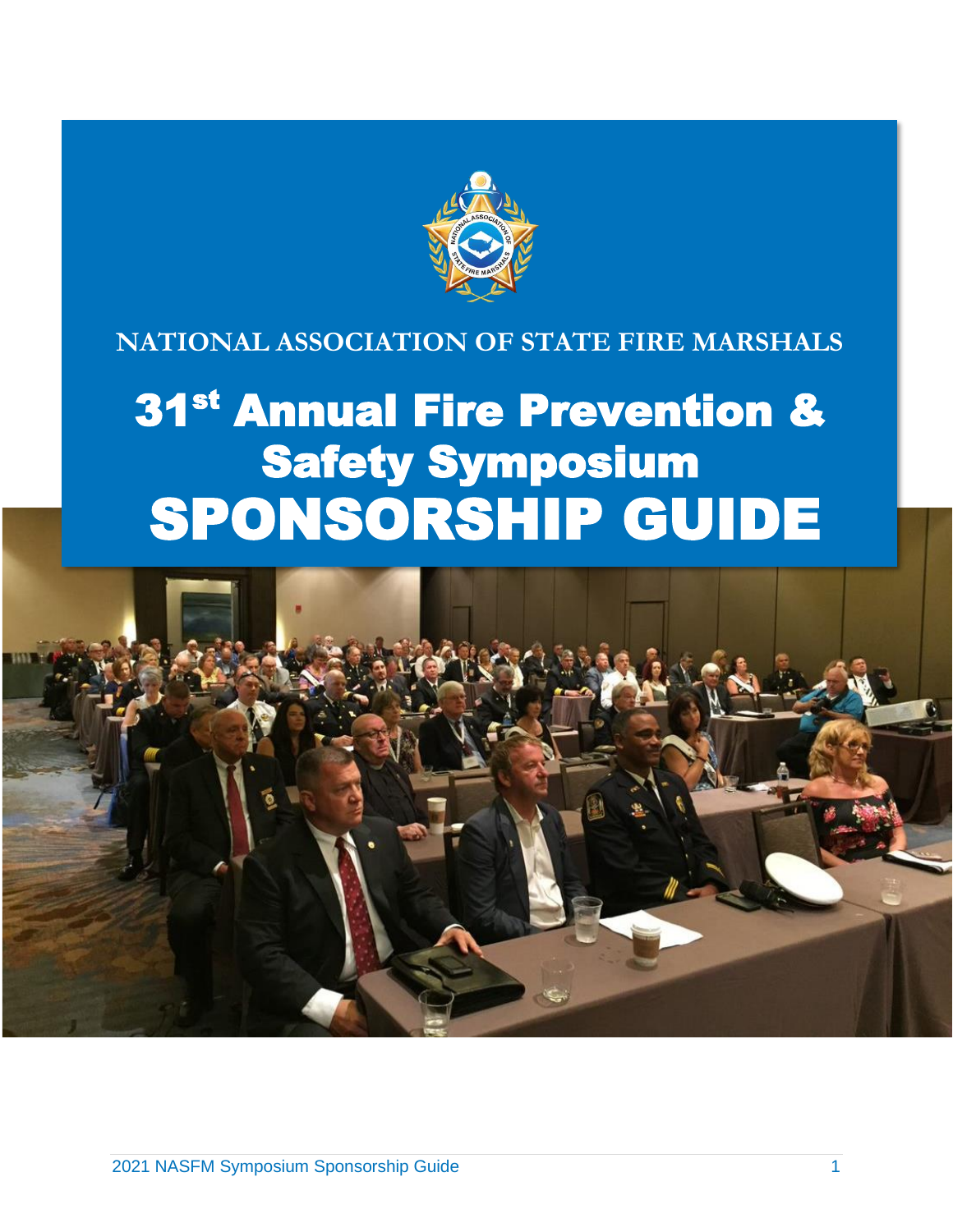## **NASFM SPONSORSHIP 2021**

**Is your organization looking for a way to support improved public safety?** The National Association of State Fire Marshals (NASFM) invites you to join us at our Symposium Exhibit Hall. Comprised of the most senior fire safety officials in each state, our members' responsibilities typically include code adoption and enforcement, fire and arson investigation, fire incident data collection and analysis, firefighter training and safety, public education, and advising elected and appointed government officials on public safety matters. Each year NASFM brings together State Fire Marshals and public safety officials from across the country at the annual Fire Prevention & Safety Symposium to share essential education, strategize on operational response and recovery issues, and explore emerging technologies impacting the fire service. Your participation and input are critical to the continued work of the Marshals and the organization, and to the success of the 2021 Symposium!

Join us at the Stoweflake Resort & Conference Center in Stowe, Vermont September 14<sup>th</sup>–16<sup>th</sup>, 2021 to support the mission of the National Association of State Fire Marshals to protect life, property, and the environment from fire and related hazards.

**Premier Sponsorship Programs –** Platinum or Titanium levels of sponsorship provides the opportunity to support NASFM's exceptional work in safety advocacy, training, and education. It will also allow you to communicate your message efficiently and effectively to the NASFM membership and all other symposium attendees.

Gold, Silver, and Bronze sponsorship opportunities are also available to fit a variety of budgets and marketing objectives you may have. Details on all sponsorship levels can be found below.

**Individual Sponsorship Opportunities** – A variety of individual opportunities such as Keepsake Items, Challenge Coins, Lanyards, and others are available on a first-come, first-served basis. We can also work with you to bring any unique sponsorship ideas you may have to the 2021 NASFM Symposium.

**Sponsorship opportunities are limited.** To become a sponsor, please contact Philip Oakes at 307-433-8078 or admin@firemarshals.org. Additional information about NASFM can be found at [www.firemarshals.org.](http://www.firemarshals.org/)

## The ROI of Becoming a Symposium Sponsor

**"***It's virtually impossible to coordinate schedules to meet each State Fire Marshal in their state. Yet, with minimal time and expense, we gain exposure to 30-40 under one roof".*

Chris Roberts, President of GHS Companies and Brands, a long-time exhibitor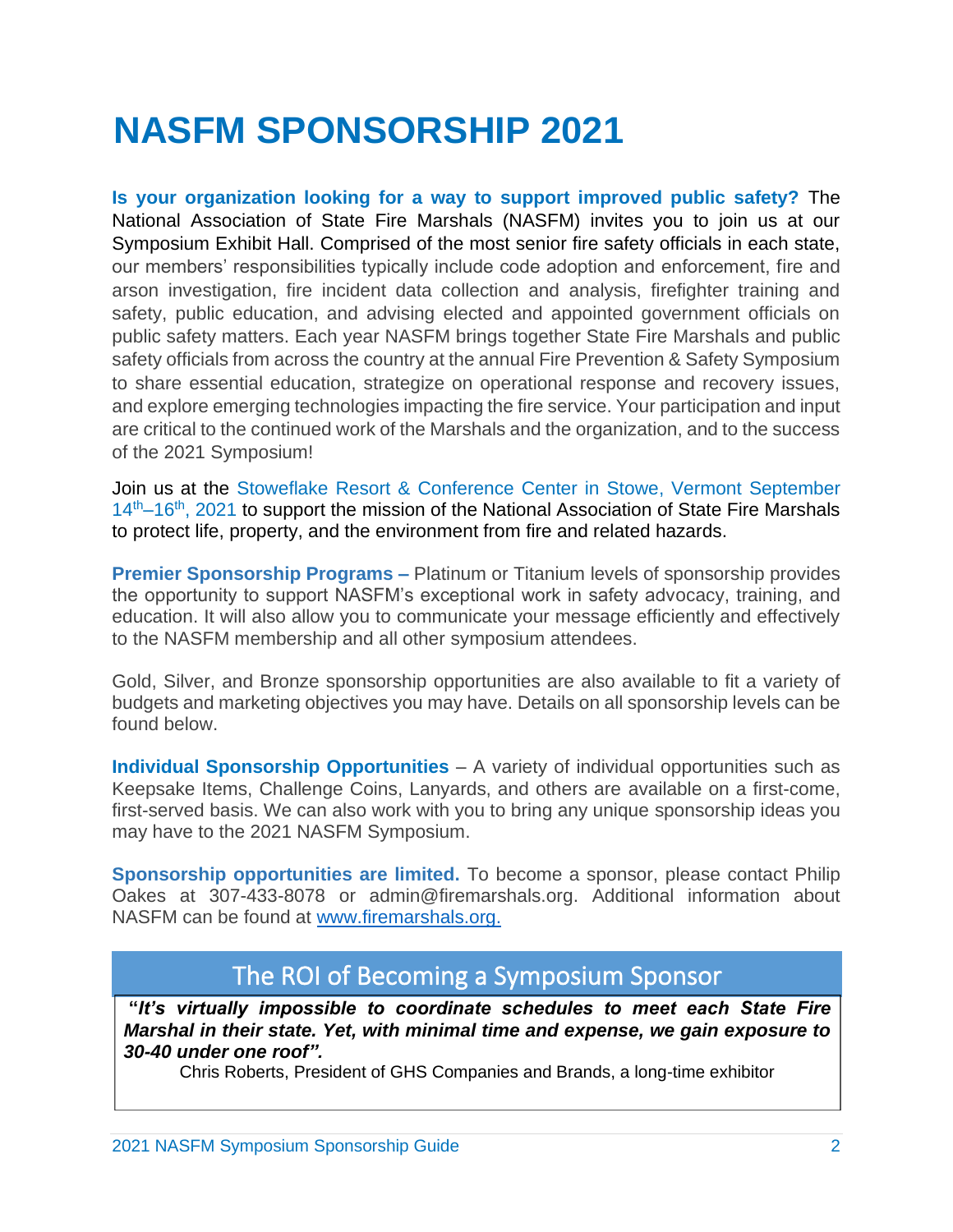## **PLATINUM SPONSORSHIP Contribution Level** - \$11,500

#### **Included:**

- One complimentary Full Symposium Registration (including Tuesday Night Dinner event) – MUST register as an attendee by September  $3<sup>rd</sup>$  to utilize this benefit.
- Three (3) additional complimentary dinner tickets (in addition to Full Symposium Registration and dinner) to the Tuesday Night Dinner event (total of four (4) dinner tickets) – MUST provide names for each ticket by September  $3<sup>rd</sup>$  to utilize this benefit.
- Inclusion in the Annual Symposium App (company name, company website address, company phone number, contact email address, color logo, social media links, 500-character description and a one-page PDF document) – MUST provide information by August 13<sup>th</sup> to utilize this benefit.
- Logo prominently placed on NASFM Symposium Sponsorship webpage.
- Platinum level group sign displaying your company logo in a prominent location all 3 days – MUST provide logo by August  $13<sup>th</sup>$  to utilize this benefit.
- Your company logo in a PowerPoint displayed during breaks.
- Your company logo will appear on the NASFM social media sites on three separate occasions.
- Formal recognition of your Platinum level sponsorship at the Symposium.
- Recognition of your sponsorship in the NASFM Newsletter.
- Two (2) NASFM Annual Symposium keepsake items MUST provide names of recipients by September 3<sup>rd</sup> to utilize this benefit.
- Opportunity to donate a minimum of 250 branded items to be included in attendee tote bags.
- Special acknowledgement, and possible speaking opportunities, at the Premier Events, including:
	- *State Fire Marshals Only Breakfast Forum*
	- *Pre-Symposium Meetings (Board, Model Codes)*
	- *Symposium Luncheons*

For an additional fee you can be an exhibitor at the 2021 Symposium, as a Premium Sponsor you will receive the following benefits:

- *Premier Exhibitor booth location*
- *Exhibitor booth highlighted on Exhibitor Floor Map in the Symposium app*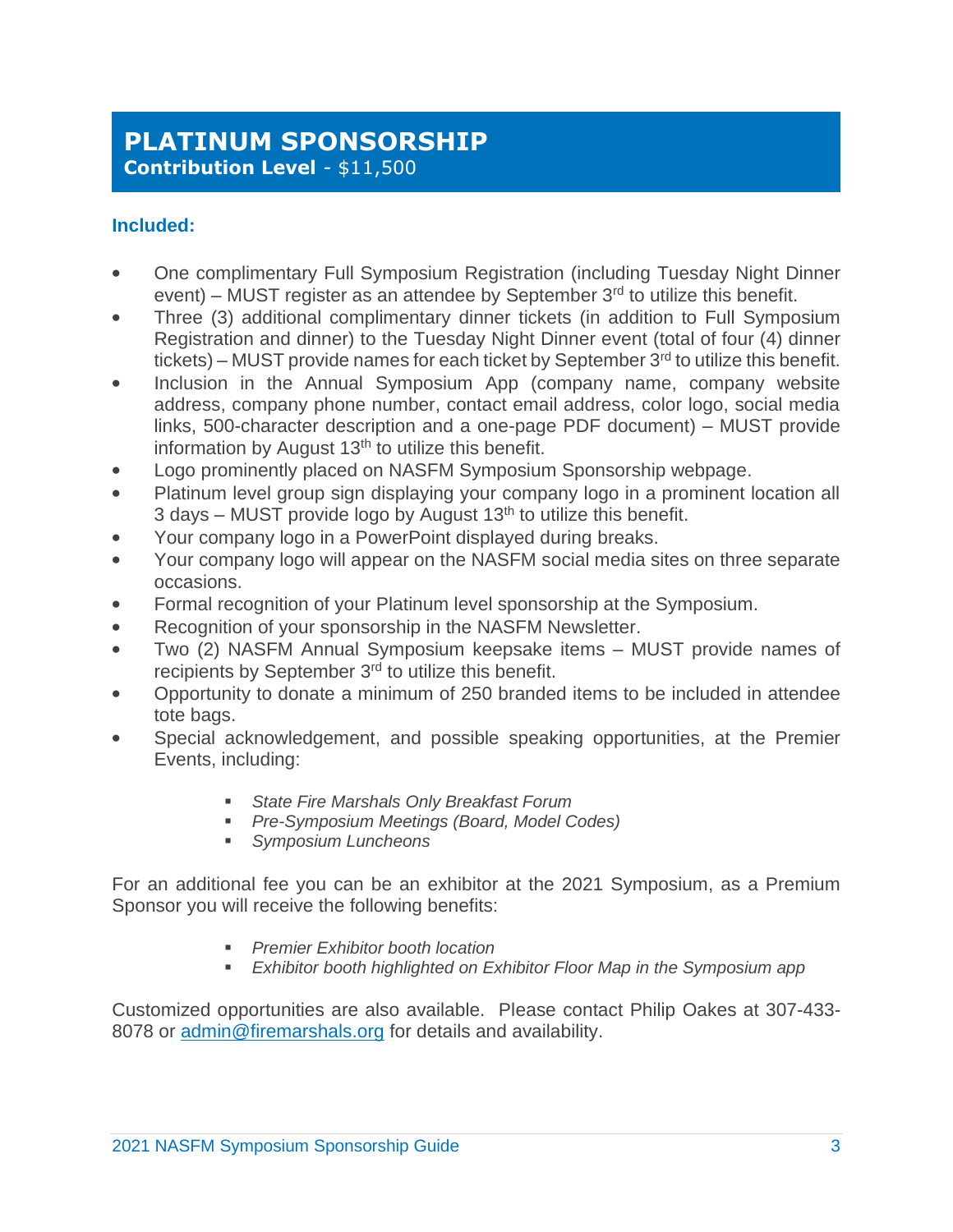## **TITANIUM SPONSORSHIP Contribution Level** - \$8,000

#### **Included:**

- One complimentary Full Symposium Registration (including Tuesday Night Dinner event) – MUST register as an attendee by September  $3<sup>rd</sup>$  to utilize this benefit.
- Two (2) complimentary tickets (in addition to Full Symposium Registration and dinner) to the Tuesday Night Dinner event (total of three (3) dinner tickets) – MUST provide names for each ticket by September 3<sup>rd</sup> to utilize this benefit.
- Inclusion in the Annual Symposium App (company name, company website address, company phone number, contact email address, color logo, social media links, 500-character description and a one-page PDF document) – MUST provide information by August  $13<sup>th</sup>$  to utilize this benefit.
- Logo prominently placed on NASFM Symposium Sponsorship webpage.
- Titanium level group sign displaying your company logo in a prominent location all 3 days– MUST provide logo by August13th to utilize this benefit.
- Your company logo in a PowerPoint displayed during breaks.
- Your company logo will appear on the NASFM social media sites on two separate occasions.
- Formal recognition of your Titanium level sponsorship at the Symposium.
- Recognition of your sponsorship in the NASFM Newsletter.
- One (1) NASFM Annual Symposium keepsake item MUST provide name of recipient by September 3<sup>rd</sup> to utilize this benefit.
- Opportunity to donate a minimum 250 branded items to be included in attendee tote bags.

For an additional fee you can be an exhibitor at the 2021 Symposium, as a Premium Sponsor you will receive the following benefits:

- *Premier exhibitor booth location*
- **Exhibitor booth highlighted on Exhibitor Floor Map in the Symposium app**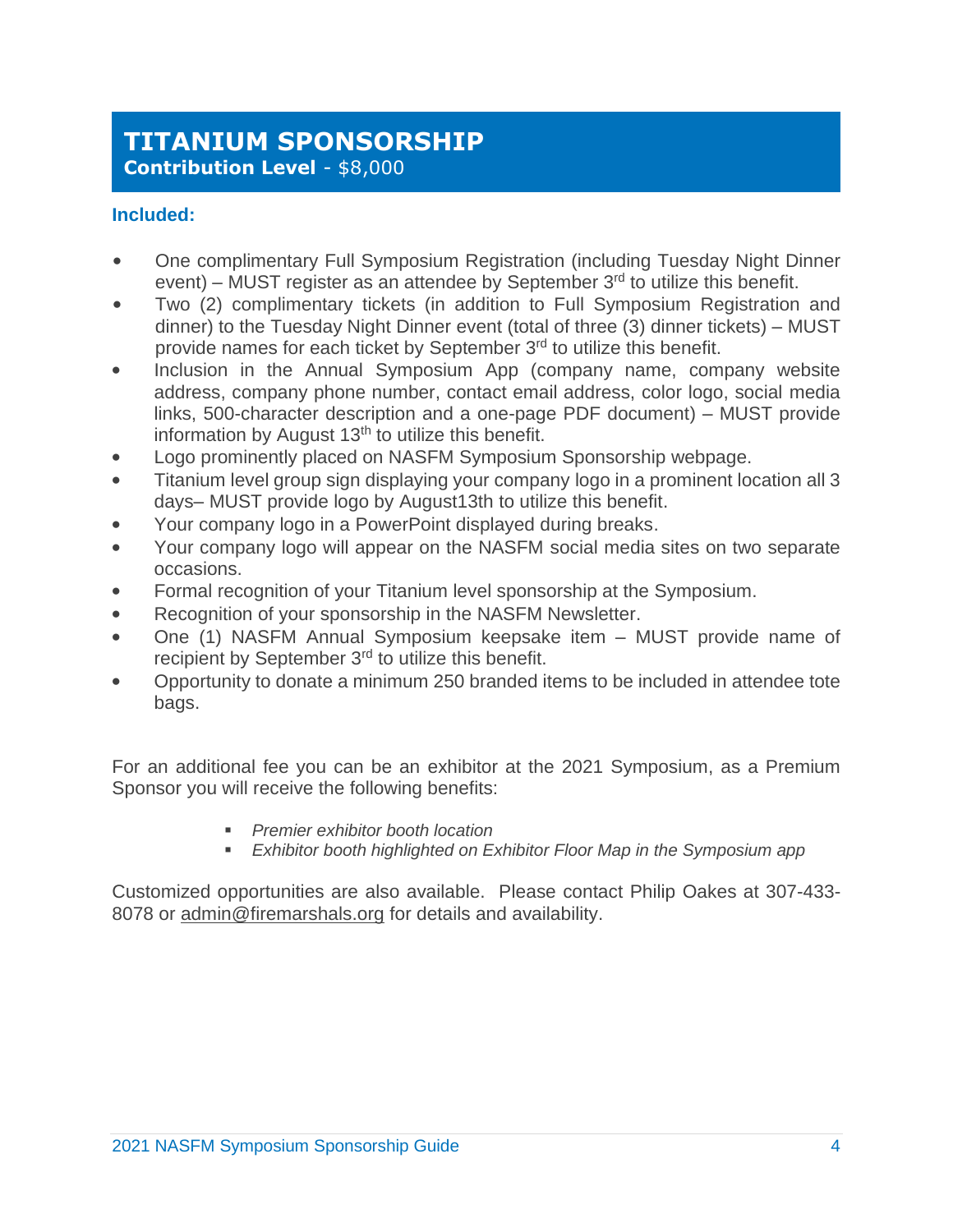## **GOLD SPONSORSHIP Contribution Level** - \$5,250

#### **Included:**

- Two (2) complimentary tickets to the Tuesday Night Dinner event MUST provide names for each ticket by September 3<sup>rd</sup> to utilize this benefit.
- Inclusion in the Annual Symposium App (company name, company website address, company phone number, contact email address, color logo, social media links, 500 character description and a one-page PDF document) – MUST provide information by August  $13<sup>th</sup>$  to utilize this benefit.
- Logo prominently placed on NASFM Symposium Sponsorship webpage.
- Gold level group sign displaying your company logo in a prominent location all 3 days  $-$  MUST provide logo by August 13<sup>th</sup> to utilize this benefit.
- Your company logo in a PowerPoint displayed during breaks.
- Your company logo will appear on the NASFM social media sites on one occasion.
- Formal recognition of your Gold level sponsorship at the Symposium.
- Recognition of your sponsorship in the NASFM Newsletter.
- Opportunity to donate a minimum of 250 branded items to be included in attendee tote bags.

#### **NOT Included: (Requires SEPARATE Registration)**

- Symposium Registration
	- Lunches
	- Breaks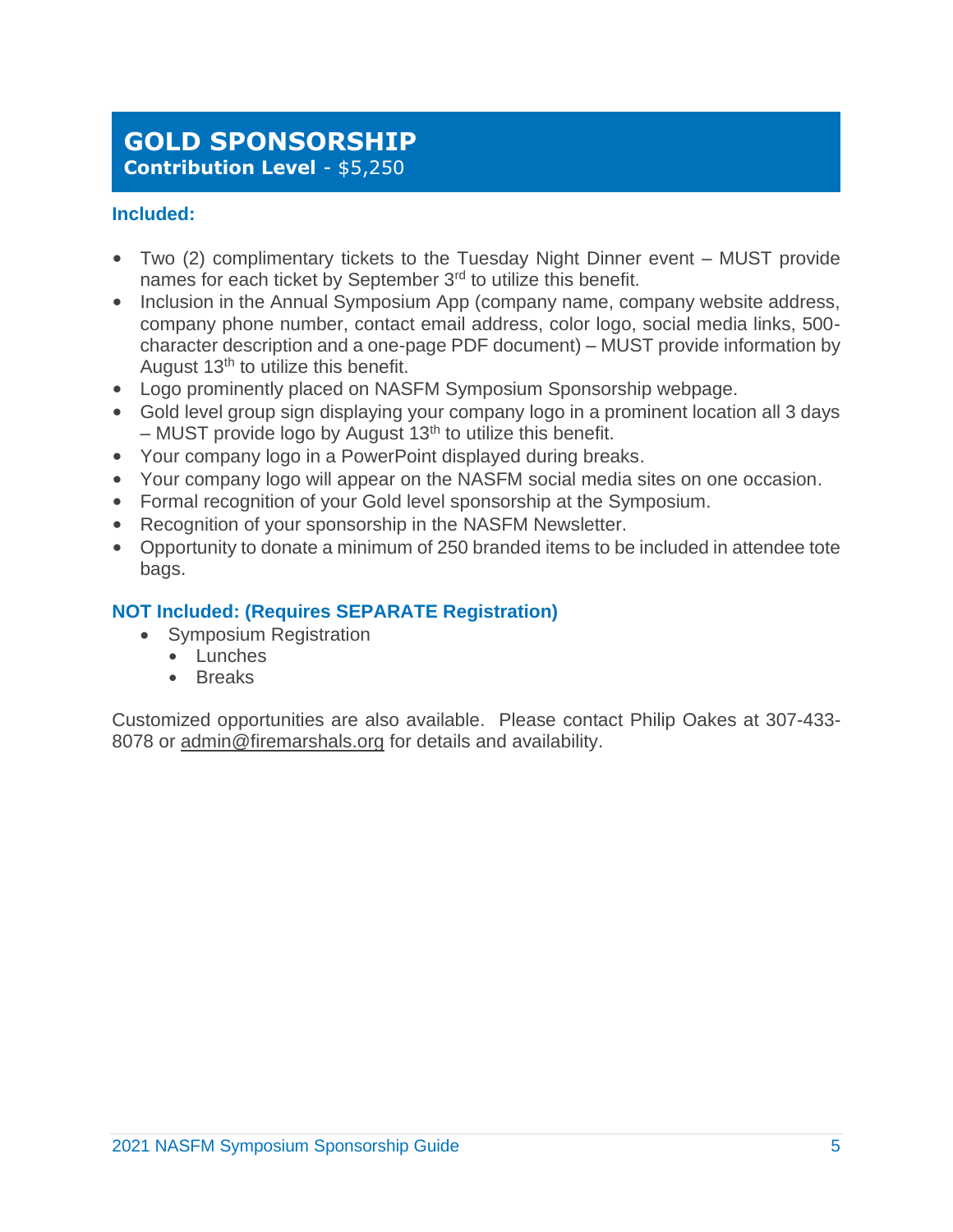## **SILVER SPONSORSHIP Contribution Level - \$2,650**

#### **Included:**

- One (1) complimentary ticket to the Tuesday Night Dinner event MUST provide name for ticket by September 3<sup>rd</sup> to utilize this benefit.
- Inclusion in the Annual Symposium App (company name, company website address, company phone number, contact email address, color logo, social media links, 500 character description and a one-page PDF document) – MUST provide information by August  $13<sup>th</sup>$  to utilize this benefit.
- Logo placed on NASFM Symposium Sponsorship webpage.
- Silver level group sign displaying your company logo in a prominent location all 3 days  $-$  MUST provide logo by August 13<sup>th</sup> to utilize this benefit.
- Your company logo in a PowerPoint displayed during breaks.
- Formal recognition of your Silver level sponsorship at the Symposium.
- Recognition of your sponsorship in the NASFM Newsletter.
- Opportunity to donate a minimum of 250 branded items to be included in attendee tote bags.

#### **NOT Included (Requires SEPARATE Registration):**

- Symposium Registration
	- Lunches
	- Breaks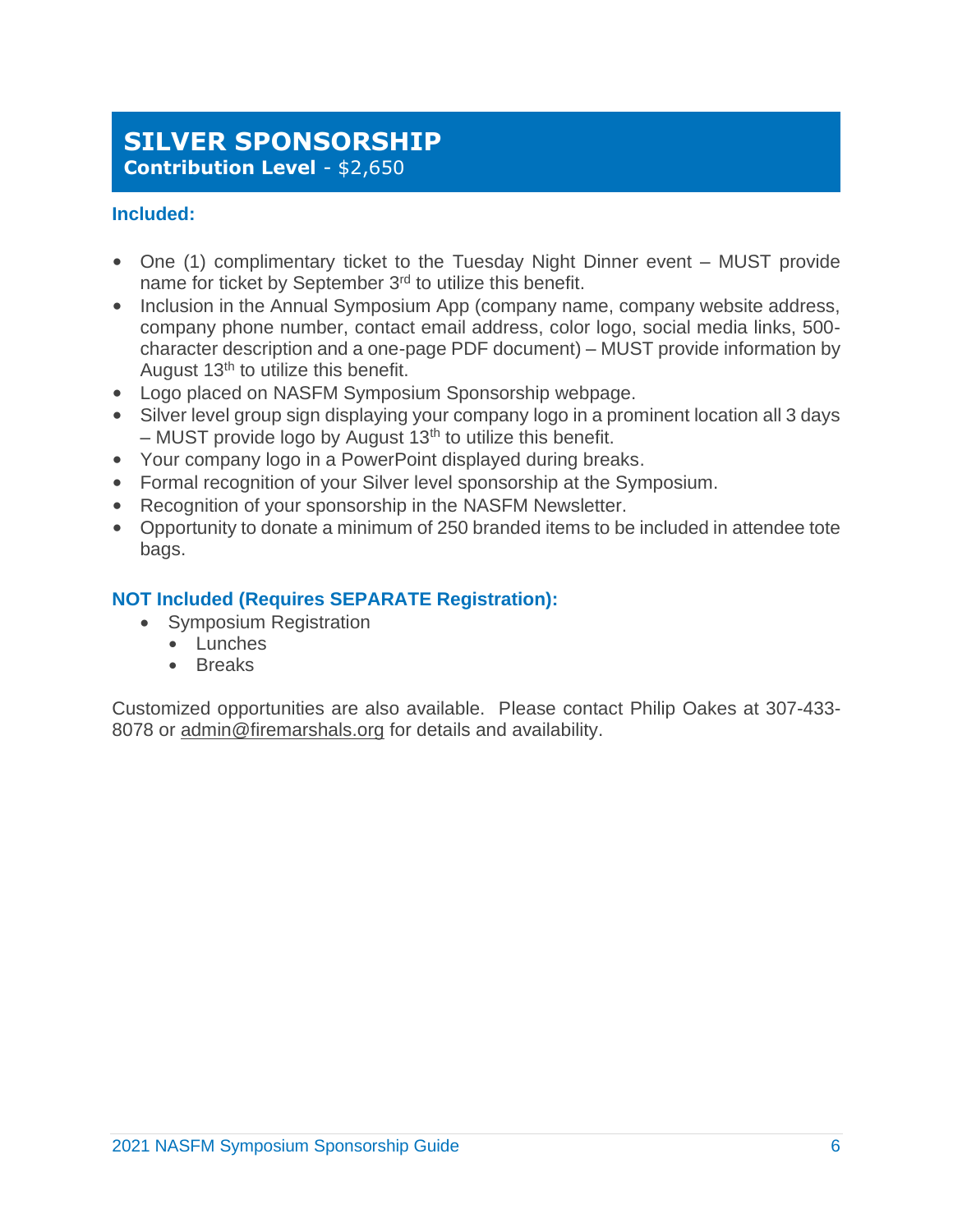## **BRONZE SPONSORSHIP Contribution Level** - \$525

#### **Included:**

- Inclusion in the Annual Symposium App (company name, company website address, company phone number, contact email address, color logo, social media links, 500 character description and a one-page PDF document) – MUST provide information by August 13<sup>th</sup> to utilize this benefit.
- Logo placed on NASFM Symposium Sponsorship webpage.
- Bronze level group sign displaying your company logo in a prominent location all 3 days – MUST provide logo by August  $13<sup>th</sup>$  to utilize this benefit.
- Your company logo in a PowerPoint displayed during breaks.
- Formal recognition of your Bronze level sponsorship at the Symposium.
- Recognition of your sponsorship in the NASFM Newsletter.
- Opportunity to donate a minimum of 250 branded items to be included in attendee tote bags.

#### **NOT Included (Requires SEPARATE Registration):**

- Symposium Registration
	- Lunches
	- Breaks
	- Dinner Event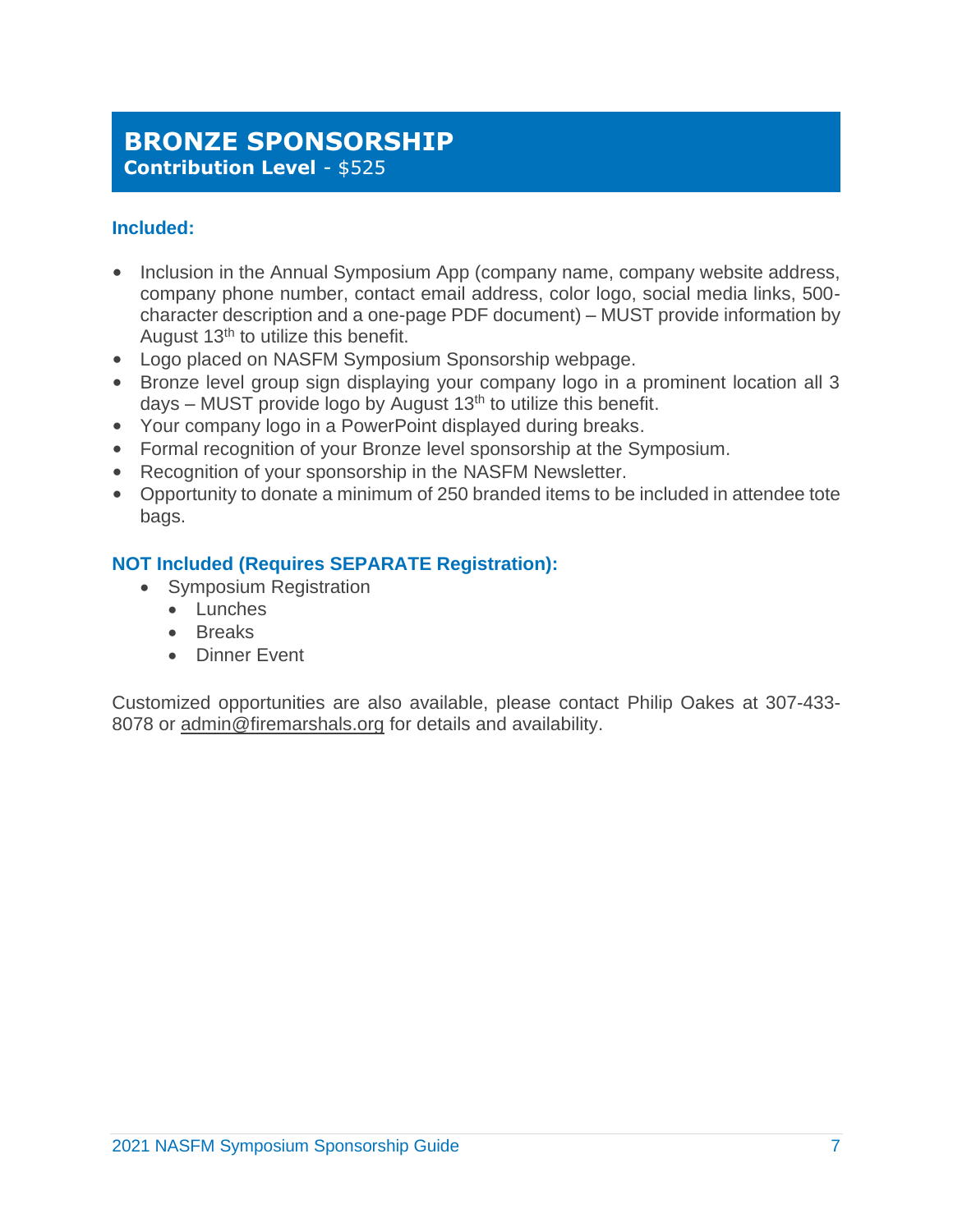## **INDIVIDUAL SPONSORSHIP OPPORTUNITIES**

These special opportunities are available on a first-come, first-served basis. If your organization has other add-on ideas you would like to discuss, please contact Philip Oakes at 307-433-8078 or [admin@firemarshals.org.](mailto:admin@firemarshals.org)

**Symposium Keepsake Item** – Your company logo added to the Keepsake item (i.e. Shirt, Duffle Bag, Windbreaker, or other item) presented to each Fire Marshal, Platinum and Titanium sponsors attending the Symposium. Cost - \$6,000

**Custom NASFM Challenge Coin –** NASFM challenge coin with your company logo and NASFM's logo included in the coin packaging. Cost - \$5,000

**Sponsorship of Symposium App** – Have a sponsorship of your design placed in the NASFM Symposium app, including on the Splash page. Cost - \$2,100

**Daily Breaks** – Symposium breaks will be announced as sponsored by company with appropriate signage prominently located near refreshments. Cost - \$1,600

**Lanyards** – Your organization will supply a minimum of 250 lanyards to hold NASFM name badges for all attendees. Cost - \$1,600.

**Symposium Attendee Bags –** Your organization will supply a minimum of 250 Symposium attendee bags, which will include the NASFM logo along with your company logo, to hold Symposium goodies. Bag and artwork must be approved by NASFM. Cost - \$1,300

**Flash Drive with Symposium Materials** – You provide 250 flash drives with your company logo, NASFM will add available Symposium materials. Cost - \$1,100

**Custom Sponsorship Opportunities** – Do you have a sponsorship idea that isn't listed in this guide? Please contact us to discuss concept and cost. Cost - TBD. Examples of custom sponsorship we have seen in the past include:

- Lemonade Stand
- *Coffee provided during the event or a day*
- *Daily Agenda Sign*

**Door Prizes -** As a sponsor your organization is entitled to donate items as exhibit hall prizes. Once your registration is confirmed, an email will be sent to your point of contact with shipping instructions, and to ensure all appropriate recognition is given.